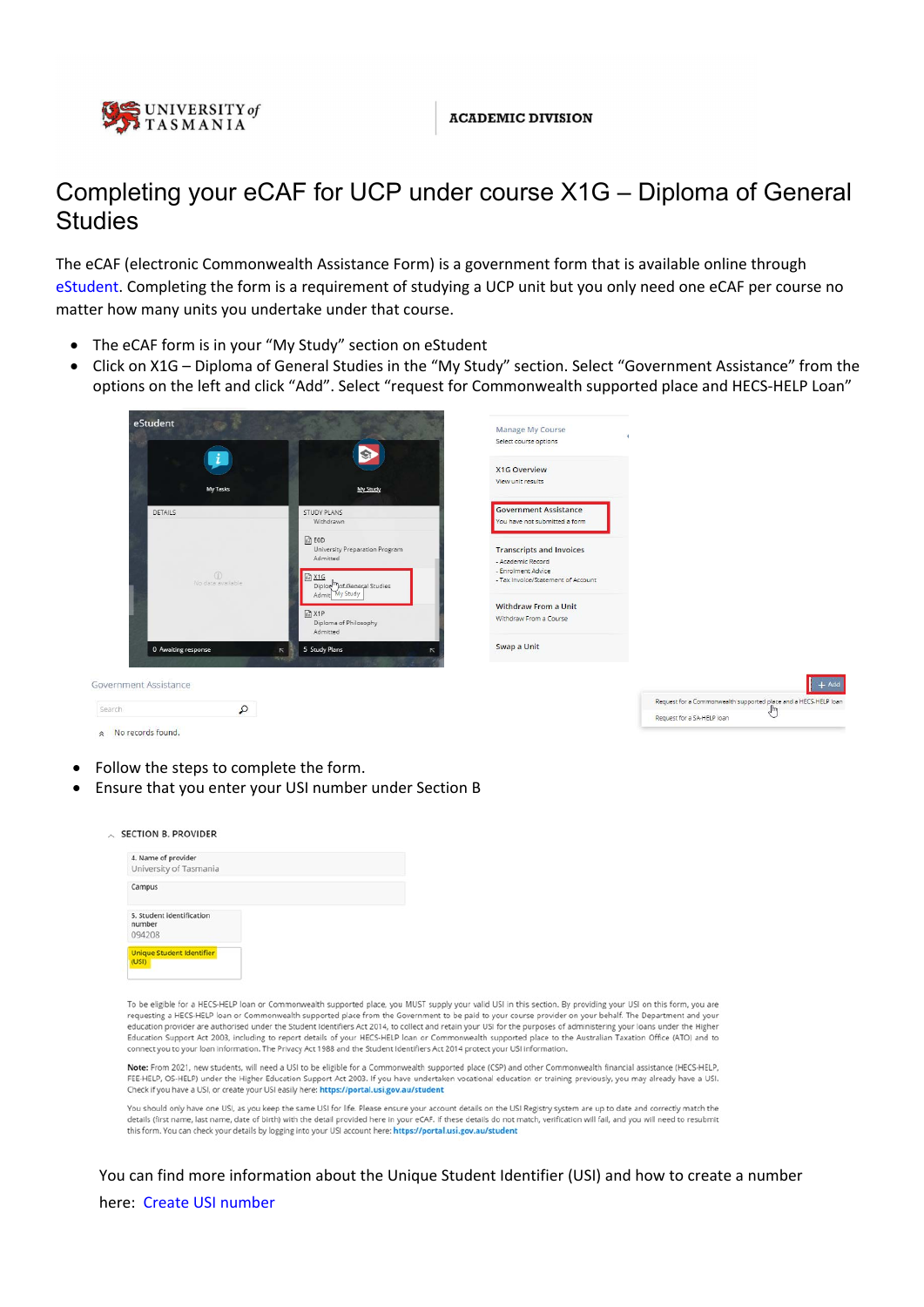• Section D – click the button that states you DO NOT wish to apply for a HELP Loan – HAP is covered by a scholarship. We cover your student contribution.

|                                                                                             | I do not want a HECS-HELP loan. I am applying for a CSP only and will pay my student contribution amounts upfront and in full.* |
|---------------------------------------------------------------------------------------------|---------------------------------------------------------------------------------------------------------------------------------|
|                                                                                             |                                                                                                                                 |
| • Ensure you press the Submit button.                                                       |                                                                                                                                 |
| Request for a Commonwealth supported place and a HECS-HELP loan                             | Page 2 of 2<br><b>Submit Request</b><br>$\leftarrow$                                                                            |
| $\mathbb{Z}$                                                                                |                                                                                                                                 |
| $\triangleright$                                                                            |                                                                                                                                 |
| <b>Form Submitted</b><br>Thank you for your submission.                                     |                                                                                                                                 |
| You can review and track the forms you have filled out by clicking Forms on your home page. |                                                                                                                                 |

You will only be required to complete the Commonwealth Assistance Form. The SA‐Help form is not applicable for UCP students as the fee has been sponsored by the University.